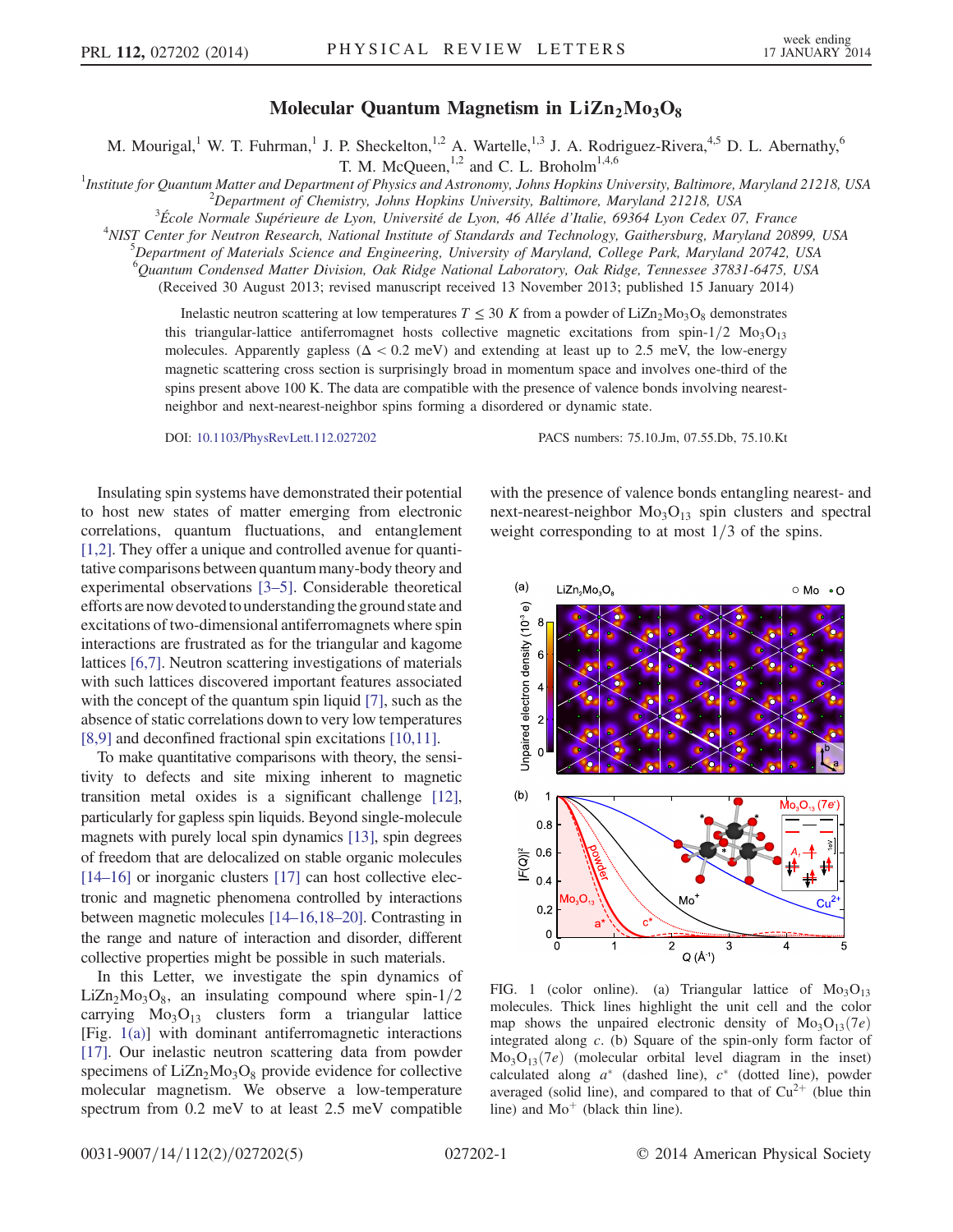The structure of  $LiZn<sub>2</sub>Mo<sub>3</sub>O<sub>8</sub>$  (Zn<sub>2</sub>Mo<sub>3</sub>O<sub>8</sub>) comprises  $Mo<sub>3</sub>O<sub>13</sub>$  clusters organized in the hexagonal *ab* plane of the  $R\bar{3}m$  (P6<sub>3</sub>mc) space group. These planes are stacked along  $c$  and separated by nonmagnetic Zn and Li ions (Zn) with six (two) layers per unit cell [\[17,21\]](#page-4-9). The  $Mo<sub>3</sub>O<sub>13</sub>$  units maintain  $C3v$  point symmetry down to at least 12 K with an internal Mo-Mo distance  $d_0 = 2.6$  A, and a greater distance  $d_0' = 3.2$  Å between Mo atoms of adjacent clusters [\[17\]](#page-4-9). This results in an effective triangular lattice of  $Mo<sub>3</sub>O<sub>13</sub>$  units, Fig. [1\(a\)](#page-0-0), with nearest-neighbor distance  $d_1 = 5.8$  Å between molecular centers. There are seven valence electrons (7e) per cluster in  $LiZn<sub>2</sub>Mo<sub>3</sub>O<sub>8</sub>$  and six (6e) in  $\text{Zn}_2\text{Mo}_3\text{O}_8$ .

Electronic structure calculations for  $Mo<sub>3</sub>O<sub>13</sub>(7e)$  [\[17\]](#page-4-9) find a single unpaired electron delocalized in a nondegenerate molecular orbital. With the point-group symmetry of  $Mo<sub>3</sub>O<sub>13</sub>$ , the wave function is primarily concentrated on molybdenum with substantial weight on three oxygen atoms [marked with asterisks in Fig. [1\(b\)](#page-0-0)]. This leads to a donut-shaped electron density of mean radius  $\bar{r} \approx 1.5$  Å [Fig. [1\(a\)\]](#page-0-0). The large gap to higher-energy molecular levels suggests  $Mo<sub>3</sub>O<sub>13</sub>(7e)$  carries spin  $S = 1/2$  [Fig. [1\(b\)](#page-0-0)]. These theoretical predictions are corroborated by electron spin resonance [\[22\]](#page-4-10) and high-temperature susceptibility [\[17,21\]](#page-4-9) measurements on powder samples of  $LiZn<sub>2</sub>Mo<sub>3</sub>O<sub>8</sub>$ that are, respectively, described by an isotropic gyromagnetic tensor  $g = 1.9(1)$  (with upper bounds on anisotropy  $g_{\perp}/g_{\parallel} \approx 0.8$  to 1.2) and a matching effective moment  $\mu_{\text{eff}} = 1.76(3)\mu_B$  [\[23\]](#page-4-11), obtained by subtracting  $\chi_0 =$  $-137(48) \times 10^{-6}$  emu · mol<sup>-1</sup> Oe<sup>-1</sup> from the data of Ref. [\[17\]](#page-4-9). In contrast, the very small and temperatureindependent susceptibility  $|\chi_m| \approx |\chi_0|$  of  $Zn_2Mo_3O_8$ [\[17,24\]](#page-4-9) suggests that  $Mo<sub>3</sub>O<sub>13</sub>(6e)$  is nonmagnetic.

Antiferromagnetic interactions between  $Mo_{3}O_{13}(7e)$ spins in  $LiZn_2Mo_3O_8$  are indicated by a large negative Weiss constant  $\Theta_W = -339(12)$  K [\[23\]](#page-4-11) for temperatures  $T \geq 100$  K. These may be primarily ascribed to superexchange between adjacent clusters via short Mo-O-Mo (angles 97° and 102°) paths. Below  $T^* = 96$  K, the susceptibility enters another effective Curie-Weiss regime with  $\Theta_W^* = -27(6)$  K and  $\mu_{eff}^* = 0.94(6)\mu_B$ . This corresponds to an apparent loss of 71(4)% ( $\approx$ 2/3) of the spins and was interpreted in Ref. [\[17\]](#page-4-9) as a result of valence bond condensation. Despite a large  $|\Theta_W|$ , specific heat shows no evidence for a transition to magnetic long-range order down to 0.1 K but an upturn in the magnetic part of  $C_p/T$ from  $T \approx 10$  to 0.1 K [\[17\]](#page-4-9), consistent with a gapless magnetic excitation spectrum.

To probe the corresponding magnetic excitations, we carried out inelastic neutron scattering experiments using the MACS spectrometer [\[25\]](#page-4-12) at the NIST Center for Neutron Research and the ARCS spectrometer [\[26\]](#page-4-13) at the ORNL Spallation Neutron Source. Powder samples of  ${}^{7}LiZn_2Mo_3O_8$  (m = 18 g) and  $Zn_2Mo_3O_8$  (m = 12 g) were held in Al cans and cooled to 1.7 and 5.0 K,

<span id="page-1-0"></span>

FIG. 2 (color online). Neutron scattering cross section for (a) LiZn<sub>2</sub>Mo<sub>3</sub>O<sub>8</sub> and (b)  $Zn_2M_0$ <sub>3</sub>O<sub>8</sub> at 1.7 K. The intensity is normalized to absolute units corresponding to mb meV<sup>-1</sup> sr<sup>-1</sup> per formula unit. (c) Temperature evolution from 30 to 1.7 K in LiZn<sub>2</sub>Mo<sub>3</sub>O<sub>8</sub> ( $E_f$  = 5.0 meV). (d) Temperature evolution at  $E = 0.3$  meV in LiZn<sub>2</sub>Mo<sub>3</sub>O<sub>8</sub> ( $E_f = 3.7$  meV) comparing low  $Q$  and high  $Q$  (full and open symbols, respectively). (e) Integrated intensity of the  $E = 1.0$  meV mode in  $\text{Zn}_2\text{Mo}_3\text{O}_8$  for 1.7 and 30 K. The blue line is a comparison to the calculated  $|F(Q)|^2$  for  $Mo<sub>3</sub>O<sub>13</sub>(7e)$ . Error bars represent 1 standard deviation.

respectively. The low-energy regime  $(\approx \Theta_W^*)$  was explored on MACS using fixed final neutron energies  $E_f = 2.5, 3.7,$ and 5.0 meV and appropriate combinations of cooled Be and BeO filters before and after the sample to suppress higher-order contamination. Higher energies ( $\approx \Theta_W$ ) were studied on ARCS configured with a fixed incident energy  $E_i = 154$  meV and a chopper frequency of 600 Hz. The corresponding FWHM energy resolutions were 0.10, 0.18,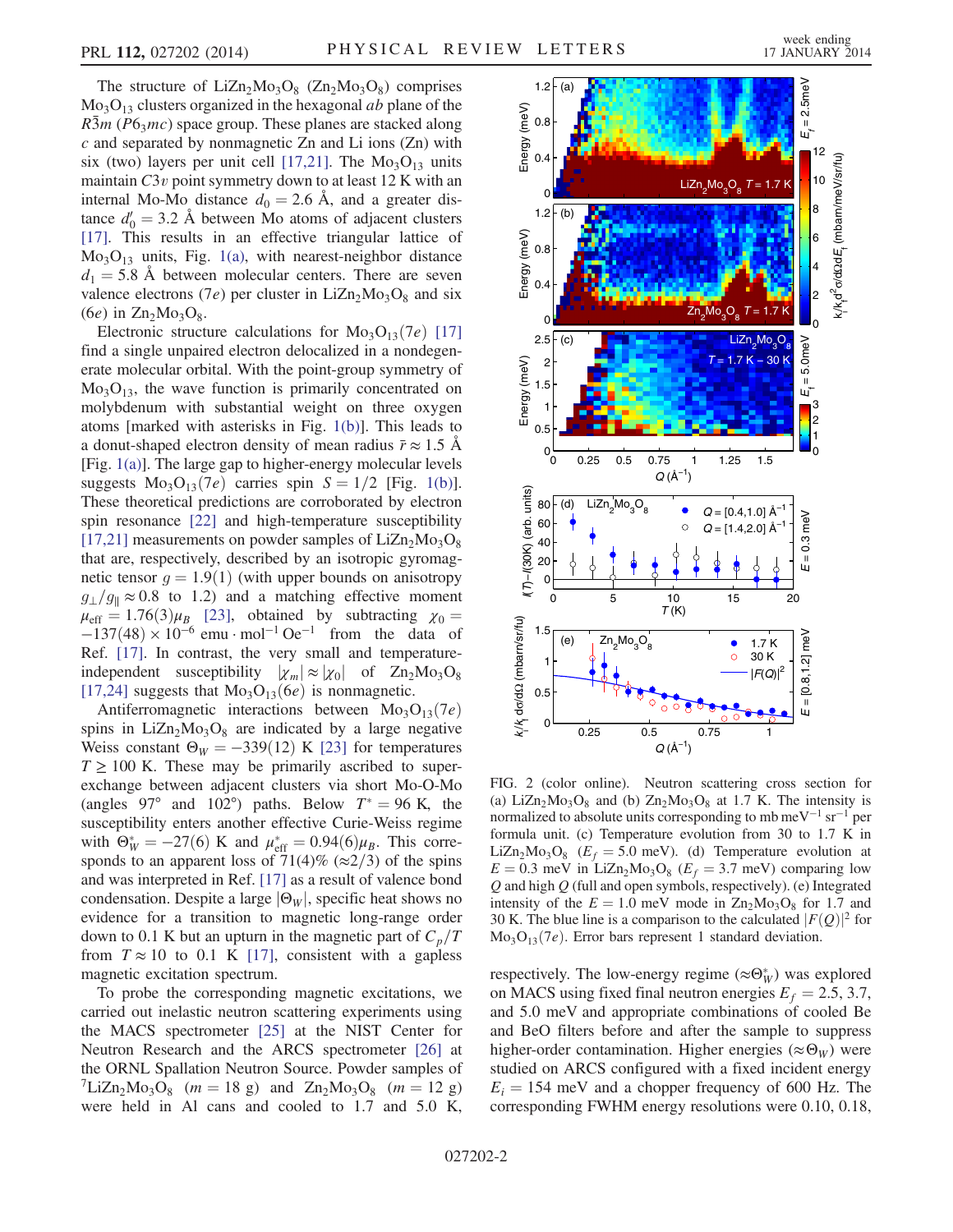0.21, and 6.6 meV. Contributions from the empty cryostat were subtracted and the measured intensity was normalized to Bragg scattering from the sample [\[27\]](#page-4-14).

We start with the low-energy experiment for which the cross section  $\tilde{I}(Q, E) \equiv k_i / k_f (d^2 \sigma / d\Omega dE_f)$  is plotted in Figs. [2\(a\)](#page-1-0) and [2\(b\)](#page-1-0) as a function of neutron energy transfer  $E \equiv \hbar \omega$  and momentum transfer  $\hbar Q \equiv \hbar |\mathbf{Q}|$ . Besides elastic nuclear scattering, there is for  $LiZn<sub>2</sub>Mo<sub>3</sub>O<sub>8</sub>$  a broad plume of scattering extending from the elastic line up to the highest measured  $E = 1.3$  meV, concentrated at small  $Q$  < 1.0 Å<sup>-1</sup>, and with a temperature-dependent characteristic wave vector [Fig. [2\(a\)](#page-1-0)]. There is no such signal for  $Zn_2Mo_3O_8$  in the same Q range, but instead a weak flat mode at  $E = 1.01(1)$  meV, the intensity of which decreases with Q and vanishes by  $Q \approx 1.0 \,\text{\AA}^{-1}$  [Fig. [2\(b\)](#page-1-0)]. For larger  $Q > 1.1 \text{ Å}^{-1}$ , both samples display V-like ridges of intensity emerging from nuclear Bragg reflections. This spurious signal is temperature independent and results from incoherent elastic scattering from the monochromator or analyzer and a nuclear Bragg reflection from the sample.

Our observations can be compared to the cross section for inelastic magnetic neutron scattering associated with  $\text{Mo}_3\text{O}_{13}$  spins,  $\widetilde{I}_m(Q,E) = r_0^2|(g/2)F(Q)|^2 2\widetilde{S}(Q,E)$ . Here,  $S(Q, E)$  is the dynamical spin correlation function,  $F(Q)$ the spherically averaged form factor for unpaired electrons in the sample, and  $r_0 = 0.539 \times 10^{-12}$  cm. Within the dipole approximation [\[28\]](#page-4-15) and assuming a quenched orbital contribution for  $Mo<sub>3</sub>O<sub>13</sub>(7e)$ , we obtain the spin-only from factor  $F(\mathbf{Q}) = \int d^3\mathbf{r} \rho(\mathbf{r}) e^{i\mathbf{Q}\cdot\mathbf{r}}$  from the unpaired electron density  $\rho(\mathbf{r})$  of Fig. [1\(a\)](#page-0-0).

The spherically averaged squared amplitude  $|F(Q)|^2$ decreases with increasing  $Q$  and drops to 10% of its initial value by  $Q \approx 1.0 \text{ Å}^{-1}$  [Fig. [1\(b\)](#page-0-0)]. This resembles the trend observed experimentally for small  $Q$  in Figs. [2\(a\)](#page-1-0) and [2\(b\)](#page-1-0), suggesting that both the broad signal in  $LiZn_2Mo_3O_8$  and the flat excitation in  $Zn_2Mo_3O_8$  have a magnetic origin. For  $LiZn<sub>2</sub>Mo<sub>3</sub>O<sub>8</sub>$  this is reinforced by the temperature evolution of the signal, determined by subtracting 30 K data from lower temperature measurements. Upon cooling to 1.7 K, the intensity increases for  $Q < 1.0$  Å<sup> $-1$ </sup> and from the elastic line up to at least  $E = 2.5$  meV [Fig. [2\(c\)\]](#page-1-0). A more detailed temperature dependence focusing on  $E = 0.3$  meV reveals a substantial decrease of the  $Q < 1.0$  Å<sup>-1</sup> signal from  $T = 1.7$  K to  $T \approx 10$  K while the  $Q > 1.4$  Å<sup>-1</sup> is T independent [Fig. [2\(d\)](#page-1-0)].

In contrast, the signal observed in  $Zn_2Mo_3O_8$  [Fig. [2\(b\)\]](#page-1-0) consists of a weak resonant mode with integrated intensity that follows  $|F(Q)|^2$  remarkably well, particularly for  $0.4 < Q < 1.0$  Å<sup> $-1$ </sup> [Fig. [2\(e\)](#page-1-0)]. This flat mode carries a temperature-independent spectral weight corresponding to  $\approx$ 10% of that observed in LiZn<sub>2</sub>Mo<sub>3</sub>O<sub>8</sub> [Fig. [2\(a\)\]](#page-1-0) or about 3% of that expected from one  $S = 1/2$  per Mo<sub>3</sub>O<sub>13</sub> cluster. We associate this scattering with a local intramolecular excitation of  $Mo<sub>3</sub>O<sub>13</sub>(6e)$  that validates the general trend of our ab initio predictions for the form factor [Fig. [1\(b\)](#page-0-0)].

<span id="page-2-0"></span>

FIG. 3 (color online). Neutron scattering intensity in LiZn<sub>2</sub>Mo<sub>3</sub>O<sub>8</sub> ( $E_f$  = 2.5 meV) at (a) 1.7 K and (b) 30 K corrected for the sample incoherent scattering. (c) Momentum dependence of  $\tilde{I}_m(Q)$  for LiZn<sub>2</sub>Mo<sub>3</sub>O<sub>8</sub> compared to Zn<sub>2</sub>Mo<sub>3</sub>O<sub>8</sub>  $(0.2 \le E \le 0.8 \text{ meV})$  revealing background contributions below  $Q \approx 0.3 \text{ Å}^{-1}$  (black arrow). Fits to  $\tilde{I}_{\text{vb}}(Q)$  are indicated by thick black lines (solid 1.7 K, dashed 30 K). The thin lines are fits to  $\tilde{I}_d(Q)$  at 1.7 K with  $d_0 = 2.6$  Å (dotted gray),  $d_1 = 5.8$  Å (solid blue), and  $d_2 = 10.0 \text{ Å}$  (dashed red). (d) Energy dependence of  $\chi''(E)$  at 1.7 K (full symbols) and 30 K (open symbols). Solid and dashed lines are fits to a relaxation response. Error bars represent 1 standard deviation.

For a more quantitative understanding, we isolated the inelastic magnetic scattering contribution,  $\tilde{I}_m(Q, E)$ , by subtracting the sample elastic nuclear scattering. Specifically, the elastic incoherent line shape observed in  $Zn_2Mo_3O_8$  for  $E < 0.8$  meV and  $0.3 \le Q \le 1.1$  Å<sup>-1</sup> was scaled to the  $\tilde{I}(Q, E = 0)$  intensity of LiZn<sub>2</sub>Mo<sub>3</sub>O<sub>8</sub> and subtracted [Figs. [3\(a\)](#page-2-0) and [3\(b\)](#page-2-0)].

The momentum dependence of the resulting intensity,<br>  $\tilde{I}_m(Q) = \int dE \tilde{I}_m(Q, E)$ , was extracted by integrating over  $0.2 < E < 1.3$  meV. A peak is observed for  $Q =$  $0.41(2)$  Å<sup>-1</sup> at 1.7 K, which shifts to a lower  $Q = 0.35(2)$  Å<sup>-1</sup> upon warming to 30 K [Fig. [3\(c\)](#page-2-0)]. This indicates the signal is a collective excitation of the  $Mo<sub>3</sub>O<sub>13</sub>(7e)$  spins rather than a local intramolecular excitation. The latter would peak at a much higher *Q*,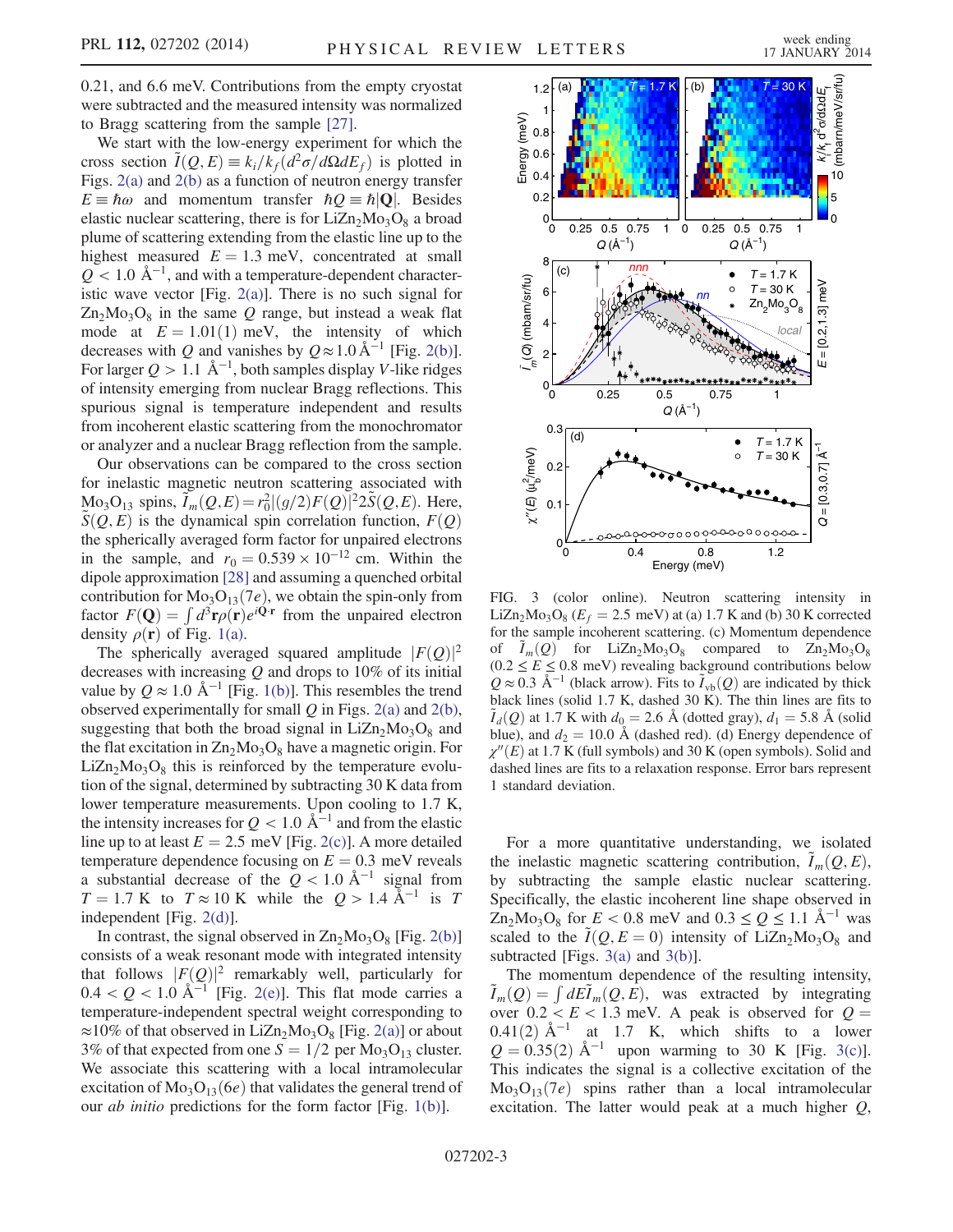see the dotted line in Fig. [3\(c\)](#page-2-0), and be temperature independent.

We modeled  $\tilde{I}_m(Q)$  using the powder-averaged equal-time structure factor of a valence bond,  $\tilde{I}_d(Q) \propto |F(Q)|^2 [1 - \sin(Qd)/(Qd)]$ , with d the distance between antiferromagnetically interacting spins. Fits to the data in the range  $0.3 \le Q \le 1.1$  Å<sup>-1</sup> with variable d (not shown) yield an effective  $d^* = 7.4(2)$  Å at 1.7 K, indicating temperature-dependent correlations that are longer ranged than the nearest-neighbor spacing of 5.8 Å. Fixing d to  $d_1$  (blue solid line) or to the next-nearest-neighbor distance  $d_2 = 10.0$  Å (red dashed line) does not yield a satisfactory fit to the 1.7 K data [Fig. [3\(c\)](#page-2-0)]. A much better fit is obtained by allowing the superposition of valence bonds for several near neighbors  $\tilde{I}_{\text{vb}}(Q) = r_0^2/6|F(Q)|^2S_{\text{vb}}(Q)$ , where  $S_{\text{vb}}(Q) =$  $\sum_{i=1}^{2} m_i^2 [1 - \sin(Qd_i)/(Qd_i)]/\mu_B^2$ , with  $m_i^2$  the squared moment per formula unit entangled in a valence bond  $d_i$ . Fits to this model, shown in Fig. [3\(c\)](#page-2-0) for 1.7 K (solid bold line) and 30 K (dashed bold line), yield  $m_1^2 =$  $(0.10(1)\mu_B^2)$  [55(9)% of  $\sum_i m_i^2$ ] and  $m_2^2 = 0.08(1)\mu_B^2$  [45] (7)%] at 1.7 K and  $m_1^2 = 0.03(1)\mu_B^2$  [27(11)%] and  $m_2^2 =$  $0.09(1)\mu_B^2$  [73(15)%] at 30 K. These results are independent of the background subtraction within error bars [\[23\]](#page-4-11). Including a third neighbor distance  $d_3$  does not significantly improve the fits and strongly depends on the background subtraction. While limited to low energy, our findings are consistent with the superposition of valence bonds involving first and second nearest neighbors at 1.7 K. The structure factor shifts to lower  $Q$  upon warming to 30 K, a phenomenology also observed in the kagome quantum spin liquid kapellasite [\[9\].](#page-4-16)

The energy dependence of the signal was analyzed through the imaginary part of the dynamical susceptibility  $\chi''(Q,E) = \pi (g\mu_B)^2 (1 - e^{-\beta E}) \tilde{S}(Q,E)$ . The momentumintegrated susceptibility  $\chi''(E)$  is shown in Fig. [3\(d\)](#page-2-0) for  $0.3 < E < 0.7$  meV. There is no discernible gap or resonance and the data are well described by a relaxation response  $\chi''(E) = \chi' E \Gamma/(E^2 + \Gamma^2)$  with relaxation rate  $\Gamma = 0.36(1)$  meV at 1.7 K and  $\Gamma = 0.91(5)$  meV at 30 K. The temperature dependence of  $\Gamma$  and its similarity in magnitude to  $|\Theta_W^*| = 2.3(5)$  meV again point to a collective phenomenon.

The inelastic spectral weight per formula unit  $m^2 =$  $3\mu_B^2$   $[(Q^2(g^2S(Q, E))]dQdE/\int Q^2dQ$  can be directly compared to  $\mu_{\text{eff}}^{*2} = 0.94(6)\mu_B^2$  derived from bulk susceptibility data for  $20 < T < 90$  K and associated with  $\approx 1/3$  of the spins. Accounting for the intensity on the neutron energy gain side and integrating over the range  $0.2 < E < 1.3$  meV and  $0.3 < Q < 1.1$  Å<sup>-1</sup> yields  $m^2 = 0.23(4)\mu_B^2$  at 1.7 K and  $m^2 = 0.25(7)\mu_B^2$  at 30 K. This agrees well with  $\sum_i m_i^2$  obtained above and yields  $m^2 \approx 0.27\mu_{\text{eff}}^{*2}$  (and thus only  $\approx 0.08 \mu_{\text{eff}}^2$ ). The shortfall is attributed to the limited range of  $E$  integration. To overcome this, we modeled the dynamic structure factor as  $g^2 \tilde{S}_{th}(Q, E) = S_{vb}(Q) f(E)$ , where

<span id="page-3-0"></span>

FIG. 4 (color online). Energy dependence of the neutron scattering intensity ( $E_i = 154$  meV) at low scattering angles  $(2\theta < 10^{\degree})$  for LiZn<sub>2</sub>Mo<sub>3</sub>O<sub>8</sub> at 5 K (open circles) and 150 K (black circles) and  $Zn_2Mo_3O_8$  at 5 K (black stars). The solid blue and dashed red lines are predictions for a sharp triplet excitation  $(\Delta = J_{\text{av}})$  and continuum  $(\Delta = J_{\text{av}}/2$ , bandwidth  $2J_{\text{av}}$ ), respectively. Error bars represent 1 standard deviation.

 $f(E) = C(T)\theta(E^* - |E|)\Gamma E/[(\Gamma^2 + E^2)(1 - e^{-\beta E})],$  with  $E^*$  a high-energy cutoff and  $C(T)$  a dimensionless prefactor to ensure normalization  $\int f(E)dE = 1$ . With the parameters from the best fits, the reconstructed spectral weight extrapolates to  $\mu_{\text{eff}}^{*2}$  for a cutoff energy  $E^* \approx 11 \text{ meV}$ , indicating that a maximum of  $1/3$  of the spins participate in this low-energy signal.

Searching for higher-energy spectral weight, Fig. [4](#page-3-0) presents the energy dependence of the neutron scattering intensity  $I(E < 100 \text{ meV})$  at low scattering angles  $(2\theta < 10^{\degree})$ . The scattering is dominated by broad features centered around 20, 42, and 57 meV that are common to  $LiZn<sub>2</sub>Mo<sub>3</sub>O<sub>8</sub>$  and  $Zn<sub>2</sub>Mo<sub>3</sub>O<sub>8</sub>$ . With an intensity that increases with  $Q$  [\[23\]](#page-4-11) and varies with  $T$  in accordance with the Bose factor, they are associated with acoustic and optical phonons. Their large density of states at low energies indicates they are likely associated with  $Mo<sub>3</sub>O<sub>13</sub>$  clusters, thus confirming the stability of these molecular units. In contrast, no magnetic signal is apparent.

Using an average exchange interaction  $J_{av} =$  $3k_B\Theta_W/6S(S+1) \approx 19.5$  meV, we modeled the energy dependence of  $\tilde{I}_m(Q, E)$  for a singlet to triplet transition with distance  $d_1$  and integrated spectral weight  $m^2 =$  $\mu_{\text{eff}}^2 - \mu_{\text{eff}}^{*2} = 2.20(16)\mu_B^2$  in two cases: a resolution-limited transition at  $\Delta = J_{av}$  and a gapped continuum with  $\Delta =$  $J_{\text{av}}/2$  and bandwidth  $2J_{\text{av}}$  [Fig. [4\]](#page-3-0). While the sharp excitation, if present, would be clearly visible at low scattering angles, the continuum mostly develops out of the kinematic range of our experiment [\[23\]](#page-4-11) with a very weak accessible intensity, representing a fraction of the phonon contribution. While we cannot exclude a sharp excitation with  $\Delta > 30$  meV, the analysis suggests the missing spectral weight may as well hide in a weak 10–40 meV continuum obscured by phonon scattering.

The magnetism of  $LiZn_2Mo_3O_8$  differs radically from that of the spin- $1/2$  triangular lattice Heisenberg antiferromagnet, which has long-range spin order [\[29,30\]](#page-4-17). Along